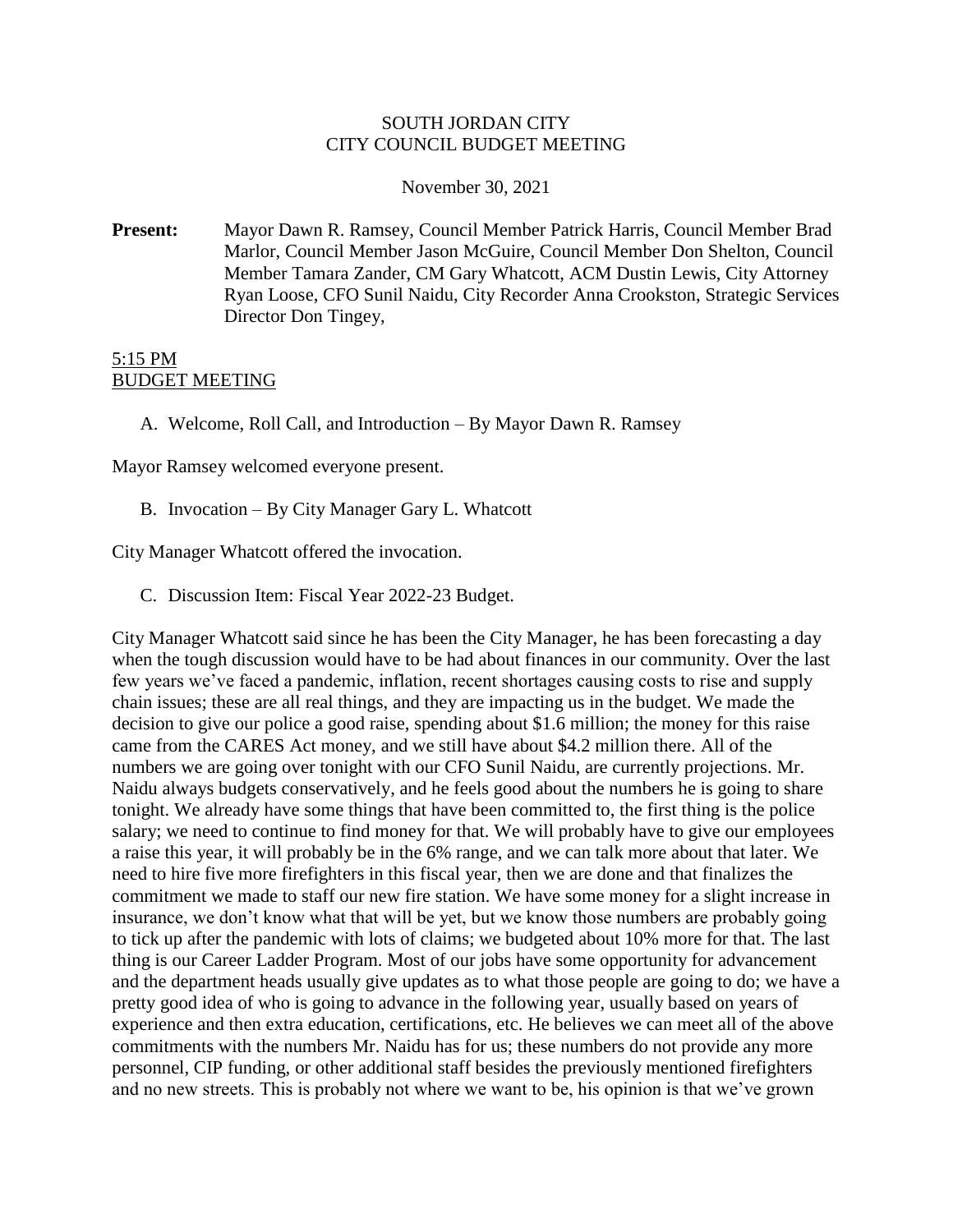beyond that and we need some help; we are going to suffer if we don't do anything. From here, we need to discuss what we really want to do going forward. He has requests for 36 new employees throughout the city, and this won't fund any of them. We know we are growing and have needs. We haven't really added any money to our Operations Budget in a while, and inflation is taking its toll on that. Typically we have had a lot of savings on that over the years, but we have let inflation eat that savings up because we are currently paying about 15%-25% more on those items than we were a year ago; this includes asphalt products, concrete products, paper supplies, parts for sprinklers, etc. If we don't do anything to add to the operations side of things, we are going to go backwards because we will not be doing as many asphalt projects, sidewalk repairs, or plant as many trees.

CFO Naidu presented a prepared presentation (Attachment A). Usually, end of December or first part of January is when he gets a pretty good sense of our revenue numbers. Once he has that, Mr. Whatcott sits down with all the department heads and goes over their employee requests. Currently, we have all the needs requests from the departments and have assigned a cost to them. The projected revenue is about a 9%-10% increase from our current year budget. Different revenue sources have different increases, we had an increase to 21% in sales tax last year, but four to five years in the past it only averaged around 10%.

Council Member Marlor asked where that sales tax increase came from.

CFO Naidu said it's mostly from groceries, places like Costco, Harmon's and Smith's. Regarding wages and benefits, he discussed the current year's changes which were all related to the police raise. This was funded with one-time money, but will need to be funded on an ongoing basis in the future. He explained his proposed changes in the numbers for current employee benefits, per Mr. Whatcott's explanation earlier these numbers have gone up due to various reasons. Regarding the employee reclassifications, they currently have interfacility transfer services provided by our fire department. Right now we have eight to ten part-time people who provide that service; we want to revert back to full-time positions and there is a huge need for those right now.

Council Member Don Shelton asked to confirm there is revenue associated with that, and he asked if that had also been counted.

CFO Naidu said yes, that revenue was included in the projected revenue. When that program started, they estimated bringing in around \$600,000-\$700,000; right now they are bringing in over \$2 million a year on those transfers.

City Manager Whatcott said they are still giving away too many to Gold Cross because we don't get part-timers to come back in. We can actually improve the revenue stream more, by going to full-time employees we will have someone here at all times to take the calls. Gold Cross wants us to enter into an agreement with them to take the calls they can't do for transfers coming out of Riverton IHC. This does give us an opportunity to increase revenues, and possibly even pay for the positions. That revenue collected on facility transports is what we use to buy most of our apparatuses.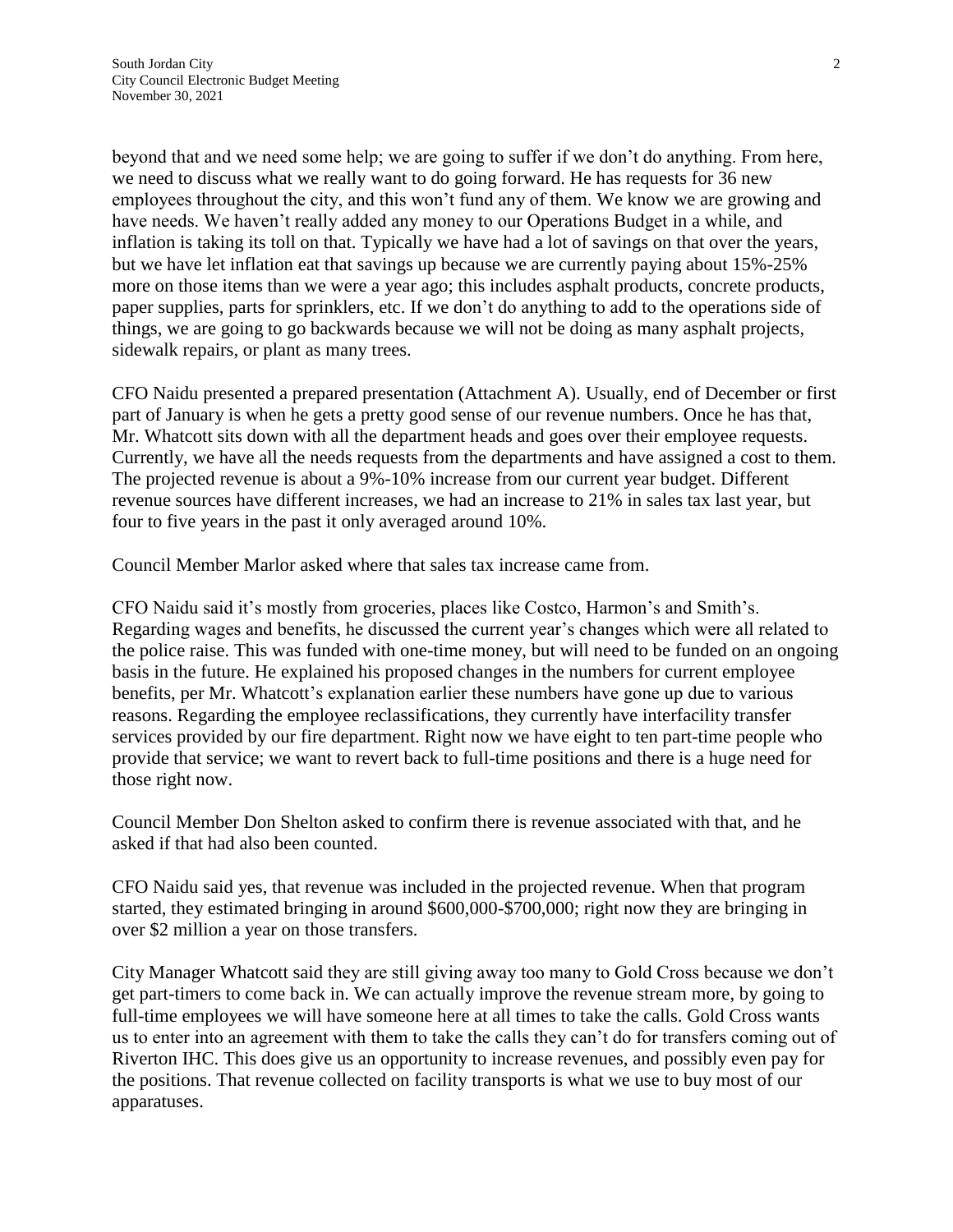Council Member Marlor asked what the ratio is, how much will be covered if we moved the employees to full-time.

City Manager Whatcott said first we train the IFTs in a regular ambulance; we get 100% collection on the interfacility transports, we are at 64% collection for the others.

Council Member Marlor asked if new equipment needed to be purchased.

CFO Naidu said we've been using our regular ambulances, but that is expensive equipment. For transport purposes, you can buy a cheaper ambulance and provide the service for less. For transports, we get paid directly. On the other hand, the other paramedic services are billed through another company and we get very little of those payments.

City Manager Whatcott said we are moving to these critical care paramedics, which is another level up. These paramedics are trained at a higher level, so over time we are raising the bar of our service to the community. We are already more advanced with our 12-lead program started about five years ago, and we keep expanding it. In the future, we are going to see more street orientation of critical care with more outreach into the communities from hospitals. As the future changes, how we provide services at the hospital and community level will end up blending together in some ways.

Council Member Tamara Zander asked if all the costs for moving to full-time were factored into the estimates, such that we're still making a profit.

City Manager Whatcott said yes, and we have more turnover with part time staff.

Assistant City Manager Dustin Lewis mentioned that we are also competing in the wage war with other agencies.

CFO Naidu said we will still be in the positive with these employees going to full-time. This leaves us with about 12% to spend on the operations side of things for all the departments combined.

Council Member Zander asked what the available funding number was last year, before the budget was brought to the council.

CFO Naidu said he didn't have those numbers right now. He continued reviewing the presentation (Attachment A). Regarding capital projects, they use leftover money from previous years. For that purpose, council has said in the past to put in \$1.5 million annually to provide that maintenance that we need. We have some savings from previous years because not all positions were filled; this is what they will use for capital projects next year. With those savings they do capital projects, capital maintenance, etc.

Strategic Services Director Don Tingey said they have a fleet committee meeting tomorrow to prioritize the list and look at what they need.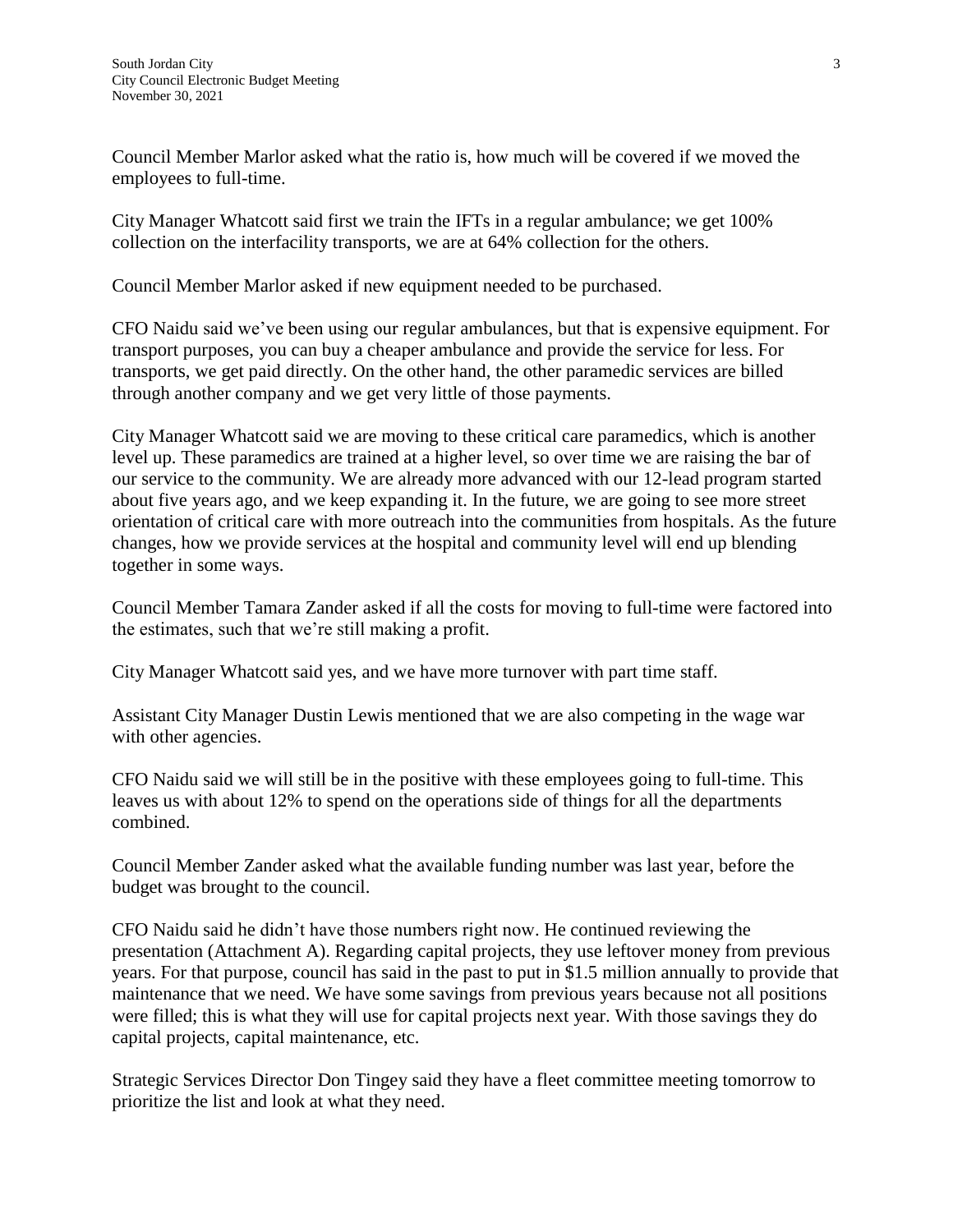CFO Naidu continued reviewing the prepared presentation (Attachment A).

Council Member Zander asked to see the list of all requests from the departments.

CFO Naidu presented an excel file named New Positions (Attachment B).

City Manager Whatcott said the total amount needed, if they funded all requests, would be \$2.1 million.

Council Member Harris asked if Mulligans requests come from this money as well.

City Manager Whatcott said yes; it still comes from the general fund, but it's run like an enterprise.

CFO Naidu said we have \$1.8 million to work with right now.

Assistant City Manager Lewis said this does not cover equipment costs, only the personnel.

Council Member Marlor asked about the growth in residences over the last year.

City Manager Whatcott said about 1,000 homes were added in Daybreak alone last year, 1,200 total for the whole city.

Council Member Marlor said it's hard to provide maintenance and support for constant growth like that every year.

City Manager Whatcott said it's also the infrastructure installation and maintenance that's required, and that requires the personnel.

Assistant City Manager Lewis mentioned recreation programs as well that residents are looking for.

City Manager Whatcott said this is why they are asking for Recreation Aides, the programs are growing beyond what we can manage; they have had to put limits on how many people can be in a program and they don't have enough aides. Also, these Streets employees are the same people who plow the snow. We've added all these miles that have to be snow plowed, and the ones that are already here are the ones doing that; this includes Parks, Storm Drain, Streets and Public Works staff who plow snow on a rotation. During storm events they go to 12 hour shifts, 12 hours on to12 hours off and we use every employee in the rotation. If they are working on a project and it snows, they stop to focus on the snow, and then come back to the project after the storm. We need to remember that these employees are doing multiple things, during the summer they have the regular maintenance projects, but during the winter they are also our snow plow drivers. They have been saying "no" to Public Works Director Jason Rasmussen for a few years now because we have hired more police and fire, same with Parks and Recreation. Our fleet has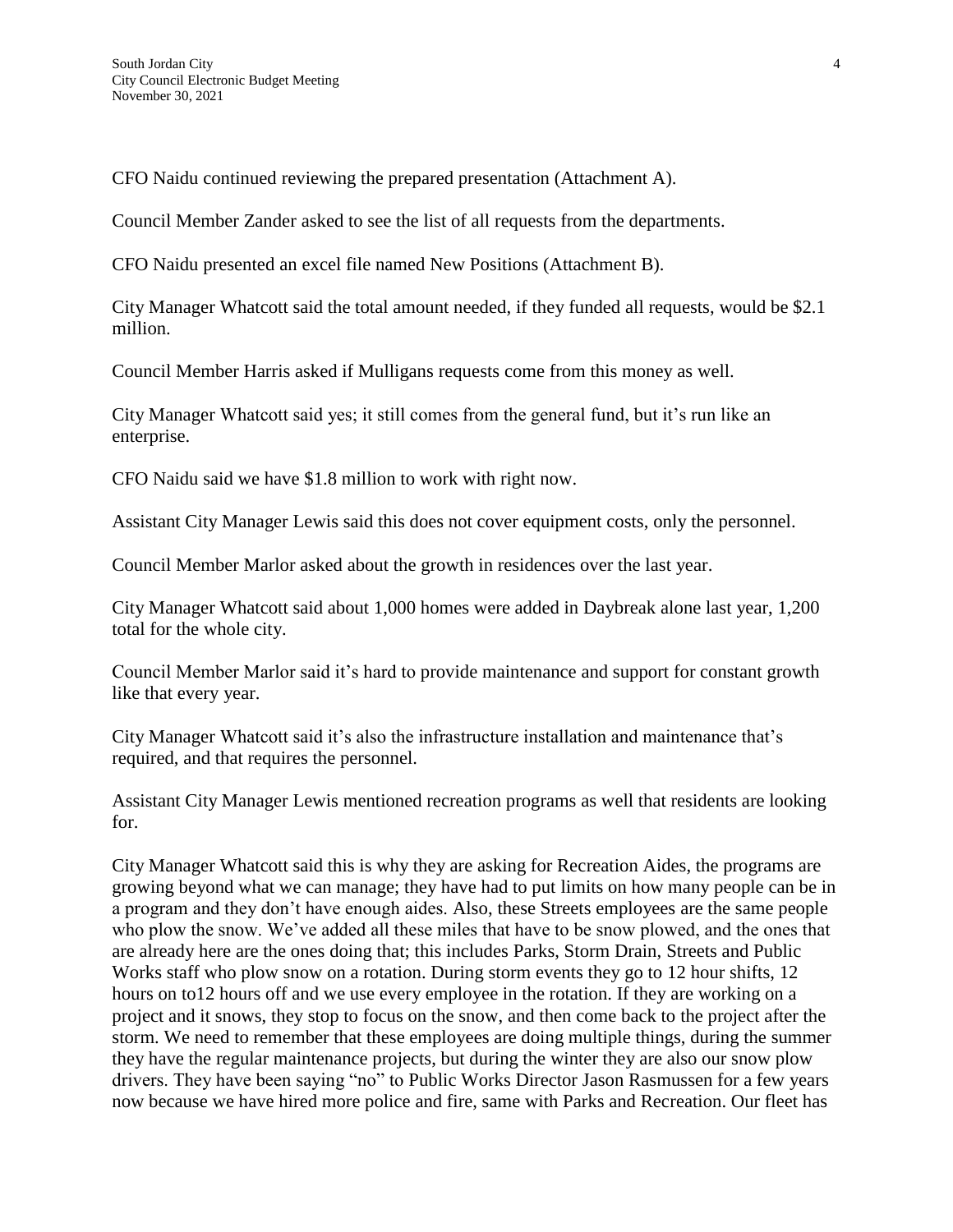grown, we have had three mechanics for about 15 years, but they are asking for another mechanic this year to keep up with all the equipment. It's not just cars, it's all the small engine repairs for things like lawn mowers, snow blowers, side by sides, fire apparatuses, etc. Fleet Mechanic Kelly Davies does all of our apparatus repairs on our fire engines, our dump trucks and other heavy equipment; it is all done in-house. Fleet Mechanic Barry Blackett does all of the police car wiring and other modifications for the new additions and he is retiring in about a year; without him we would be sending that work out and paying for it, but it is all done internally. We also don't have enough Code Compliance Officers, we get more requests than we can handle. We are not doing anything proactive, only reactive work as it relates to code compliance, most of it is complaint driven. The majority of these jobs are from the general fund.

Council Member Harris asked which requests are critical, and which ones are "nice to have."

City Manager Whatcott said he appreciated that there are no leadership jobs in these requests, these are all front line employees who interact with our residents and directly getting the work done. He said he might wait on things like a Museum Education Coordinator this year when faced with needing something like another mechanic. The mayor is a busy woman, including communicating to our community. They are asking for a Social Media Coordinator to help us continue to share information, do more marketing, etc.

Council Member McGuire asked if the proposed wage of \$17.00 an hour is even realistic for a social media coordinator, it seems low to him.

Council Member Shelton asked if a firefighter was really starting at \$15.00 an hour.

Assistant City Manager Lewis said they work a 24 hour day, so part of that day they are sleeping; they are paid for 48 hours straight.

Council Member McGuire asked for more info about the request for an Arts Assistant.

City Manager Whatcott said he hasn't gone through every request yet, so he doesn't have those kinds of details. The reason for this meeting is so he doesn't go through all that work only to have the council decide they are not raising taxes. For \$35 we are getting about \$1 million in property taxes, so we need to decide where we want to be. We need to decide where we want that tax threshold to be, and do we hold it steady for two years to see if it catches up with inflation. What do we do in the coming years?

Council Member Marlor asked about the CIP list.

Director Tingey said they have prioritized the list but it hasn't been attached to any funding, right now the wish list is \$3.1 million. The fleet requests are at \$2 million, but they haven't prioritized that yet. We have a number of obligations on that CIP list that are contractual and have to be completed; those obligations are not in the budget yet either. They usually put the list together the first part of December, before the holidays, so they are ready to jump into the budget when they come back in January.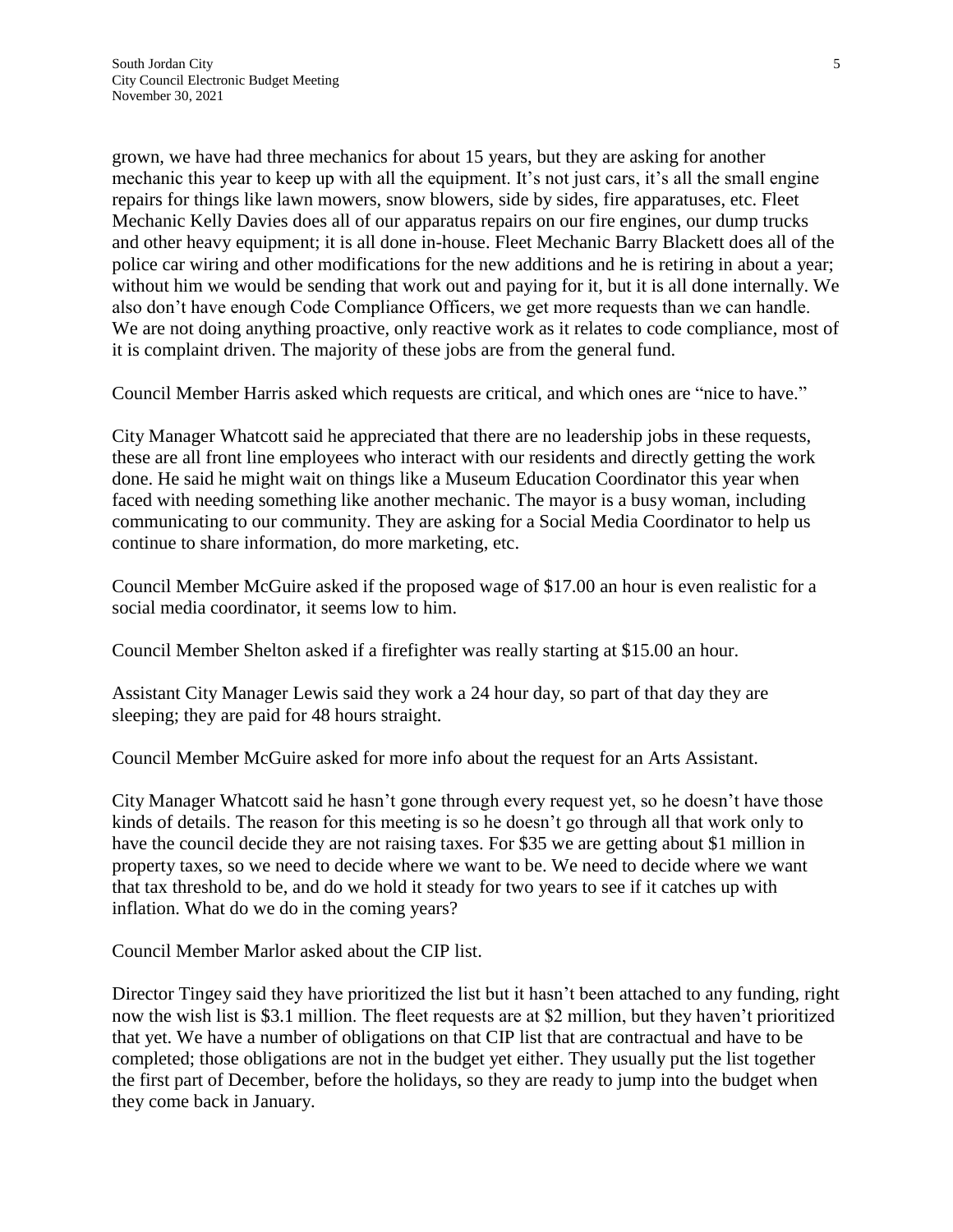CFO Naidu said they have a five year CIP plan, the council has seen that in the past. Every year they just shift and reprioritize based on urgency and necessity; if it doesn't get chosen this year, it gets pushed to the next year to be looked at again.

Director Tingey said some things seen every year are alleyway and wall maintenance programs, both of which come in at \$200,000 each, along with annual park maintenance at about \$200,000. Those three things total \$600,000 as an annual CIP maintenance cost. Beyond that, there are things that have been identified like the Community Center roof, which has some serious leaks. We have been patching it for years, but it's just getting worse and worse.

Mayor Ramsey asked what the total amount requested for employees was.

Director Tingey said between fleet and capital the wish list is at about \$5 million. That's a high number, it hasn't been sorted through yet; some of those wishes are going to be pushed to another year.

Council Member Harris asked about the fleet, does this involve rotating the fleet on the schedule.

Assistant City Manager Lewis said if we don't rotate them and we keep them as they are, we are definitely going to need another mechanic; we have almost 400 pieces of equipment that fleet maintains.

Mayor Ramsey said she thinks the average property tax payment for a home in South Jordan is about \$370 per home.

CFO Naidu said a \$500,000 home pays about \$450 annually.

Council Member Shelton said that adding the additional \$350 average per home annually would be almost doubling the property taxes, and that's too much.

Council Member Zander said the wish list they are being shown currently hasn't been sorted through, so it's not realistic; they can't budget a wish list.

Assistant City Manager Lewis said they brought this here because they want to know what the council plans to do in terms of taxes before they spend the time earnestly sorting through the list of requests.

CFO Naidu said calling it a "wish list" isn't entirely accurate, some of the requests are important.

Council Member Zander said she understands that, however there is a difference between raising taxes for more police officers versus a request for a building supervisor.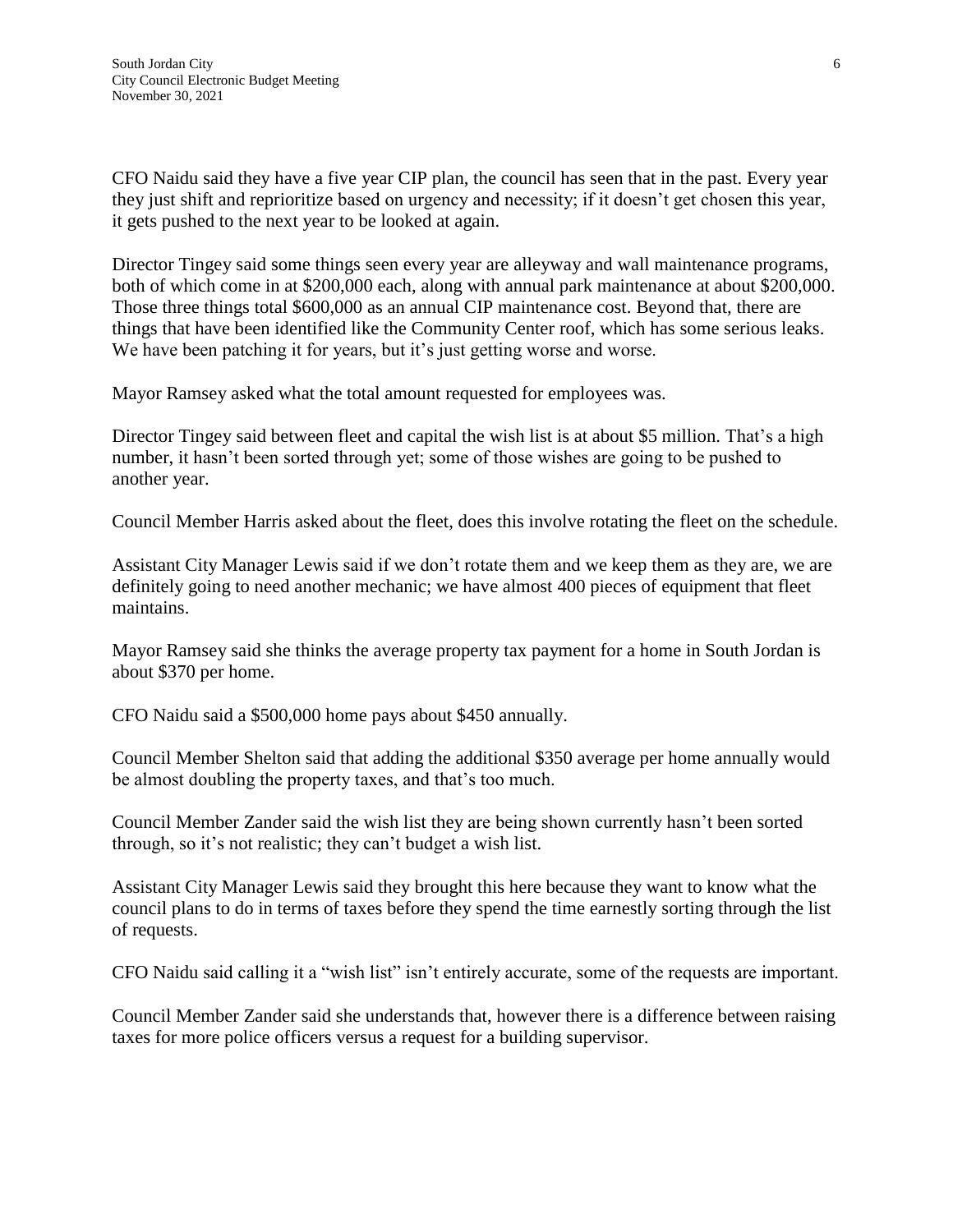CFO Naidu said they could narrow it down to \$400,000, but they need to know if that's what the council wants; that amount won't get them much. They are asking where the council wants them to go with the budget for the upcoming year.

Council Member Zander said she doesn't know what they want them to do yet.

Assistant City Manager Lewis mentioned programs, is the council okay with them telling people they can't get into a program, or that a program doesn't exist anymore.

Council Member Zander said yes, there will have to be some "no" responses due to programs being too full.

Assistant City Manager Lewis said this is the first year we've had to start turning people away.

Council Member Zander said it's like the Mulligans issue, she had neighbors upset with her because she wasn't ready to raise our taxes to pay for Mulligans. She wasn't going to ask everybody in the city to pay for a golf course, just like she's not going to ask everybody in the city to pay for your kid to play soccer.

Council Member Marlor said it isn't just about one element of the budget, it's what is it going to take to run the city at the level that we expect and the residents expect. We can only raise taxes so much, and we need to provide basic municipal services.

Council Member Zander said tonight we need to decide what number we are comfortable with, and then the staff can go back with that number and decide what stays and what doesn't.

Council Member Shelton said a \$35 increase on average gets us \$1 million, our average homeowner is paying \$450 right now; a \$35 increase is about an 8% increase.

City Manager Whatcott said we are going to lose sales tax revenue this year due to Costco opening in another city.

CFO Naidu said that drop has been planned for in the current budget, they know it's not going to continue growing like it has been.

Council Member Shelton said the question now becomes whether or not we're comfortable with a \$35 increase, a \$70 increase; how far are we willing to go.

City Manager Whatcott said if he knows what amount they are comfortable with, he can project a revenue based off that.

Council Member Marlor said it's not just what we're going to do this year. If we aren't planning towards the future, we are not planning well. He believes we are going to have to raise taxes this year, and we will probably have to keep raising them to keep up with inflation. Inflation is 6% this year, it's probably going to be close to that again next year. If we don't address it every year,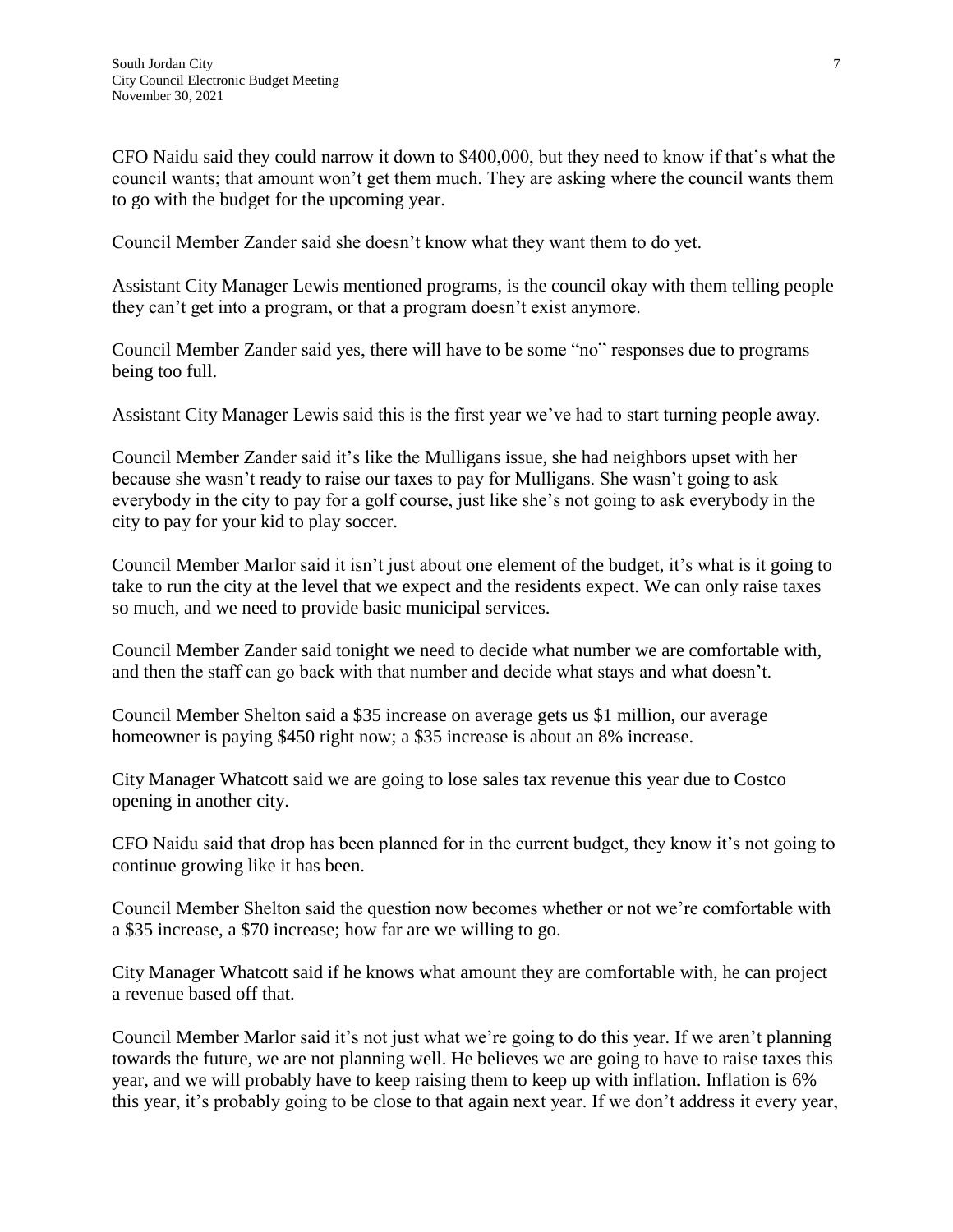and possibly do it in smaller amounts, we will have to keep adding to it to keep up. We should have that general discussion now if we want to plan well.

City Manager Whatcott said they need to decide on a number for this year for the property tax increase, and continue to capture inflation for a few years on this rate to try and keep up.

Council Member Harris asked if we still have to do a truth in taxation.

City Manager Whatcott said yes, but if we keep it at the new higher rate we aren't raising it each year; the rate itself would stay the same.

Council Member Marlor said inflation is going to hit everyone, we can't continue to budget with no new employees if we have 3,500 new people coming into the city each year. It is not our fault as a council, it's not the staff's fault. Our legislators are not allowing us to capture the kind of growth in property tax that we really need to keep up, they are forcing us to raise taxes so they don't have to.

CFO Naidu mentioned how other cities reacted to us paying our police more. If we don't keep up with other employee wages, these other places will raise their pay and we will be stuck reacting to that and trying to come up with the money to cover it.

Council Member Marlor said we have to raise taxes \$35 just to cover the police raise.

Council Member Harris said every city, in general, is having this same conversation. If they don't raise their taxes the city will start to fall apart, this is not a unique situation. There is going to be a long list of cities that will be raising their taxes just based on the environment we are all in.

City Manager Whatcott read in the paper that Draper and Sandy used one-time money to fund their police raises. He believes Salt Lake City used some one-time money as well, but they didn't fund their entire police department, only the front-end jobs and a few in the middle; they did not fund admins or other positions. They said in the paper that they are going to be the top dog, but Sandy and South Salt Lake have already passed them, so their budget next year is going to be higher.

Council Member Zander said Salt Lake has a harder environment to please.

Director Tingey said they are the only city in the state that collects more property tax than sales tax. Years ago, during League meetings, they were discussing the sales tax debate. With all the high rises downtown, they have higher property value per acre than most cities.

Mayor Ramsey wanted to share that one of our legislators is presenting a bill to end the sales tax on food. She asked somebody in the governor's office what that would do to cities, if that would eliminate our sales tax on food. They said they don't actually think it will pass, but said it is going to get a lot of traction from residents of the state as well as the media. They have data that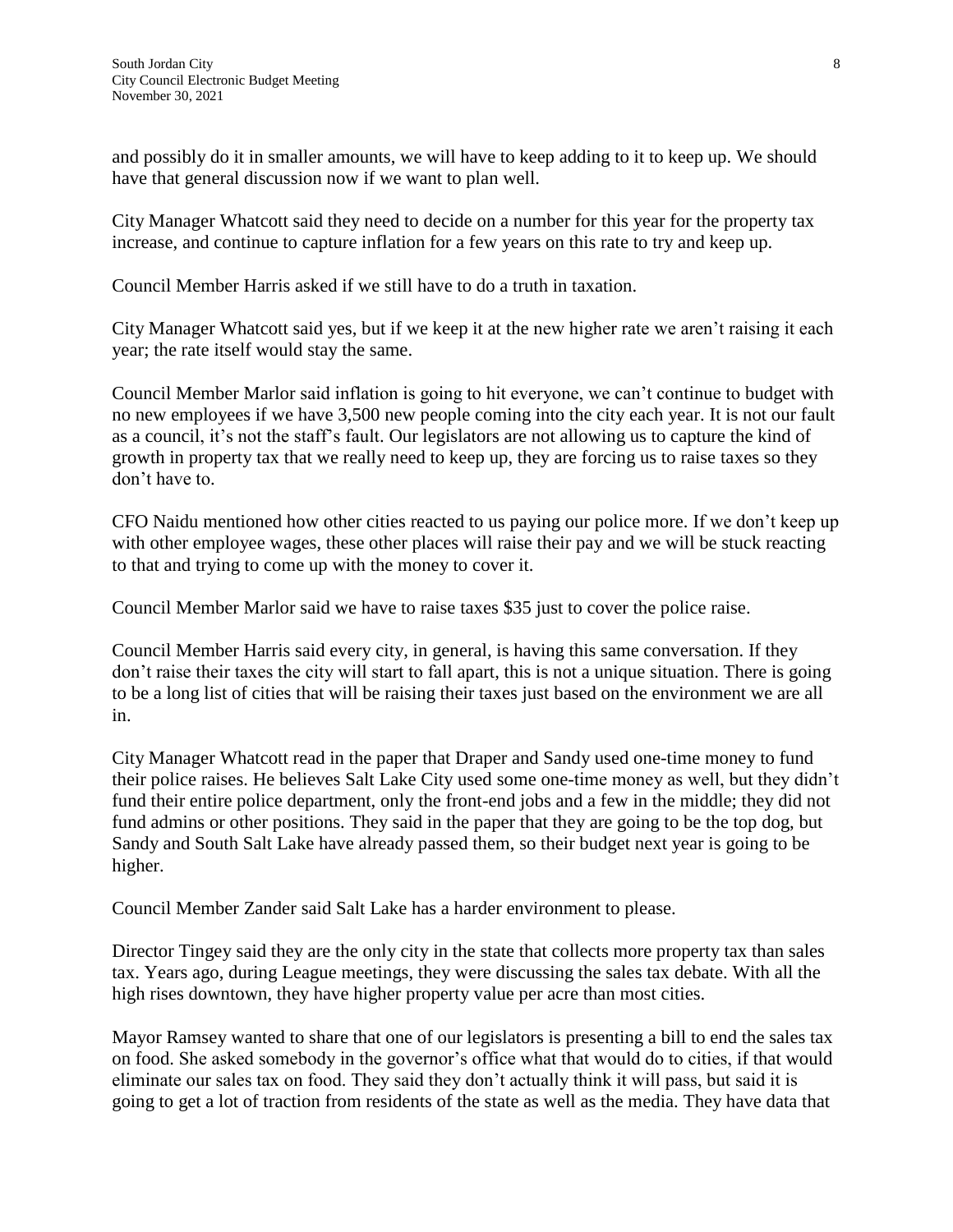shows the people they are hoping to benefit by eliminating that sales tax on food won't actually be benefitted; it will actually benefit those who buy more food and have more money. When asked again what cities are supposed to do, they responded that if this did happen the legislature would have two choices. They can say either there will be no sales tax on food but cities can still charge their food sales tax, or they are going to take away the ability to charge a sales tax on food at all. She told them there would have to be a way to make cities whole, and they responded that there doesn't have to be. They told her cities will have to find another funding mechanism that could make them whole for a few years and then cities would have to figure it out. The only way to "figure it out" is to raise property taxes.

City Attorney Ryan Loose said if we mention to our legislators that the way truth in taxation works, it doesn't capture inflation, they will tell you to take control and raise your taxes. The logical arguments get a political response back, citing that we wanted local control so we have to do it ourselves. Like the mayor said, if we try to argue that they need to make the city whole, they will argue that we have the power to do that and throw it back on the city.

City Manager Whatcott said we have discussed previously taking the fire and/or police department completely out of the General Fund and adding a new tax rate for them alone. This will end up being more than we talked about, but that will stand on its own with its own tax rate. That would then see them deleted from the General Fund with the exception of some costs, and they would be listed separately on every property tax bill. This is what's done with Herriman, who we compare ourselves against. Another option is changing our fee rates, we need to ask if we are charging enough for pavilion rentals and recreation programs.

Council Member Marlor said taking that part out is actually one element of truth in taxation. This is showing the residents what it actually costs for police and fire, those first responders. Let everyone know we have to have a certain level of service, and show them how much it costs because we are not going without it.

Council Member Zander said this would at least allow people to see what chunk of their money is going towards safety, instead of seeing a large chunk going to the city and wondering how that's being managed.

Council Member McGuire said he likes the added transparency.

City Manager Whatcott said there would be public hearings to create the public districts.

Attorney Loose said to create and levy the tax district there is a process for creation. He would recommend calling it a local district, rather than a special district, then the local district board would levy the tax in the first year. The next year, the board would hold a truth in taxation to capture inflation or increase the amount.

Council Member Zander said it is like a more itemized list.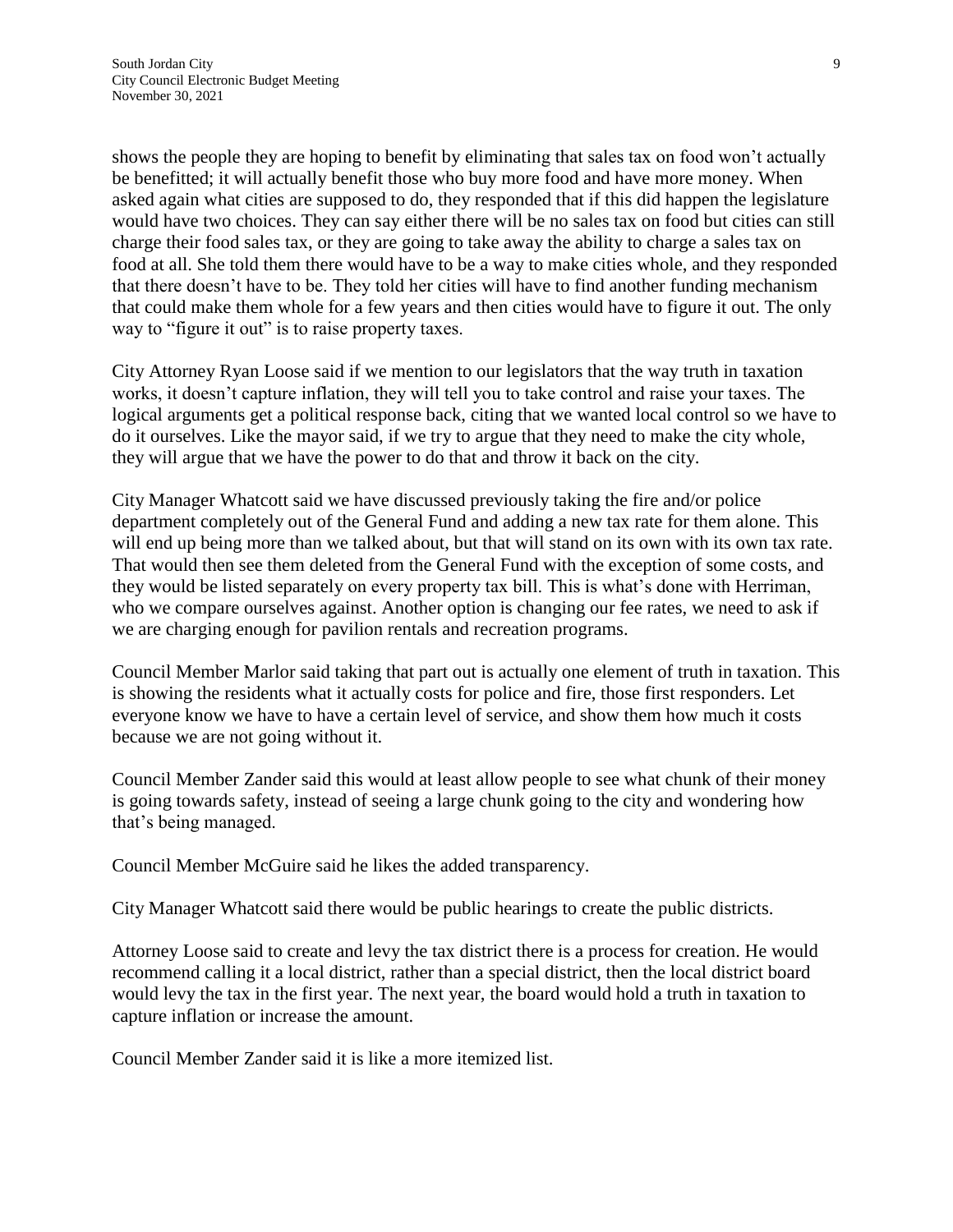Mayor Ramsey said this would be easier for residents to take, especially since we have a supportive community when it comes to public safety.

Council Members all agreed, they do not like the idea of fees.

City Manager Whatcott said, regarding fees, we need to go through our fee schedule and reassess. Fees are too low, especially in regards to parks and recreation.

Director Tingey said we just finished our fee study, so we are solid on development fees. It is very common in parks and recreation to set a cost recovery percentage and it can be dependent on the type of recreation service. We can say we want a program to be at 50% cost recovery, and then establish fees and create policies to make sure we subsidize programs at the rate we want.

City Manager Whatcott said during one budget meeting we should look at our fee schedule and discuss them all. We haven't really done it for a while, and in general he thinks they are lower than they should be.

Director Tingey said we need to think in advance because lots of these programs are already starting and they need to know about fee changes sooner than later.

City Manager Whatcott said we've had a great relationship with Bingham Baseball over the years, all these comp leagues and other programs that use our fields pay their fair share; we are low on what we charge for field rentals because wages, materials have all gone up 15%-20%. We aren't recovering much from fees, if anything, to help offset some of the costs.

Council Member Harris said he is not in favor of removing the kids' programs first.

Director Tingey said it is good to sit down with the leagues and have that conversation, show them the numbers. Most of the leagues are clueless to some of those hard numbers. They know what their costs are, but they don't know how much staff time it takes to prep a field.

Council Member Shelton said we need to address how much we are willing to raise taxes this year.

Mayor Ramsey said if we were to create a fire and police district, something more itemized and separate, it just reallocates the funds. We still need to decide how much we are willing to raise taxes.

City Manager Whatcott said if we create those new districts, they do not get sales tax, only property tax. The rate we pull out when we set up a new district will drop from the General Fund. If we set them up at the level they are asking for, five firefighters and maybe four police officers, and we add the regular budget in, that's the new levy and it's all property tax. We still have to come back to the General Fund and work through their requests, which will be subsidized by sales tax.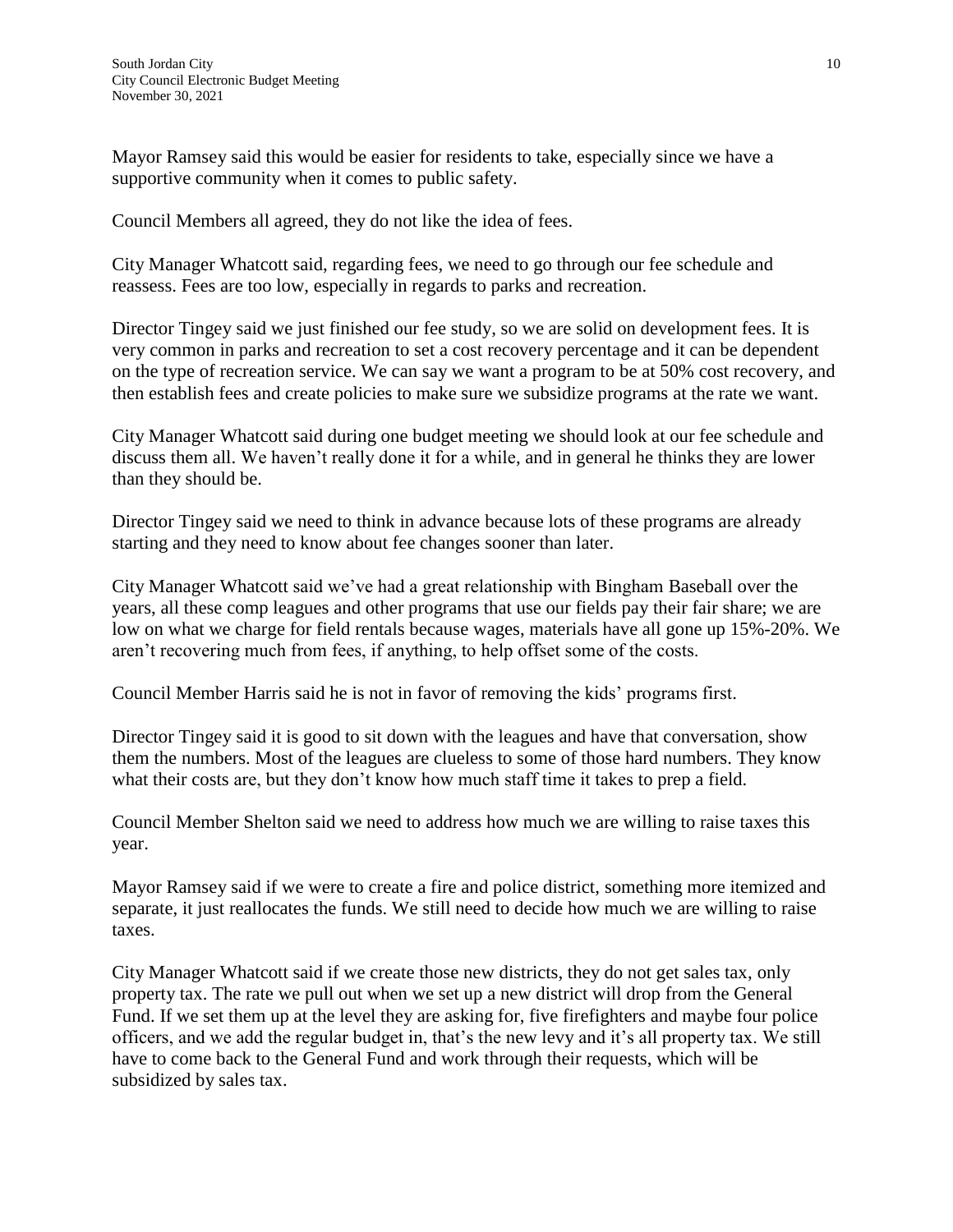Mayor Ramsey is wondering if our money goes farther if we divide it out in this way.

City Manager Whatcott said it's still the same. Right now we're subsidizing our fire department with sales tax, but if we separate it out it will be covered strictly by property taxes.

Council Member Harris asked if we weren't subsidizing with sales tax any more, how much more property tax dollars would be needed to fully fund the police and fire.

Mayor Ramsey asked the council if they are interested in separating the fire and police.

Council Member Marlor said yes, he in favor of separating and having all first responders in some kind of district. He thinks we should also review the fees discussed earlier, as we need more revenue to keep up with the costs connected to those services. We are going to have to raise taxes at least \$50.00 over the next two years, along with at least \$25 each subsequent year until we catch up with what's going on around us. He might be willing to go higher than that, but \$50.00 is his minimum.

CFO Naidu reviewed his Excel Sheet with information on our police (Attachment C) that shows the current tax rate, with the property tax that's generated. There is some miscellaneous revenue, mostly grants. The total amount we collect in property taxes is \$12.8 million, and the amount for police is \$300,000. If we need to generate \$300,000 more, the tax rate would need to be increased by 2.32% which works out to \$18.37 on a \$500,000 home just for police. This would mean no property taxes would be left to fund fire, however they do bring in around \$2 million of revenue with the interfacility transfers discussed earlier.

Attorney Loose said they have worked hard to keep that number where it is.

CFO Naidu said even with that additional revenue, we still need to generate \$11 million more.

Attorney Loose mentioned part of the process for creating these districts is having a 60 day protest period. If you get enough protests to stop the creation of the district, for two years you can't try again. If you don't get enough protests, it then moves on to an election. The council doesn't have the unilateral ability to just create a district, they only have the ability to put it in front of the residents to allow the district. Herriman just did one and it passed, Riverton did two and they passed.

Council Member Marlor asked their percentage of passing.

Attorney Loose said more than 50% voted in favor for them to pass.

City Manager Whatcott said both of those were coming from Unified Police Department (UPD).

CFO Naidu said UPD was charging the actual cost, Riverton and Herriman just transferred the cost to the district. The way they explained it was that it won't cost any more money, but residents will get better service; the residents are paying the same amount. Herriman is paying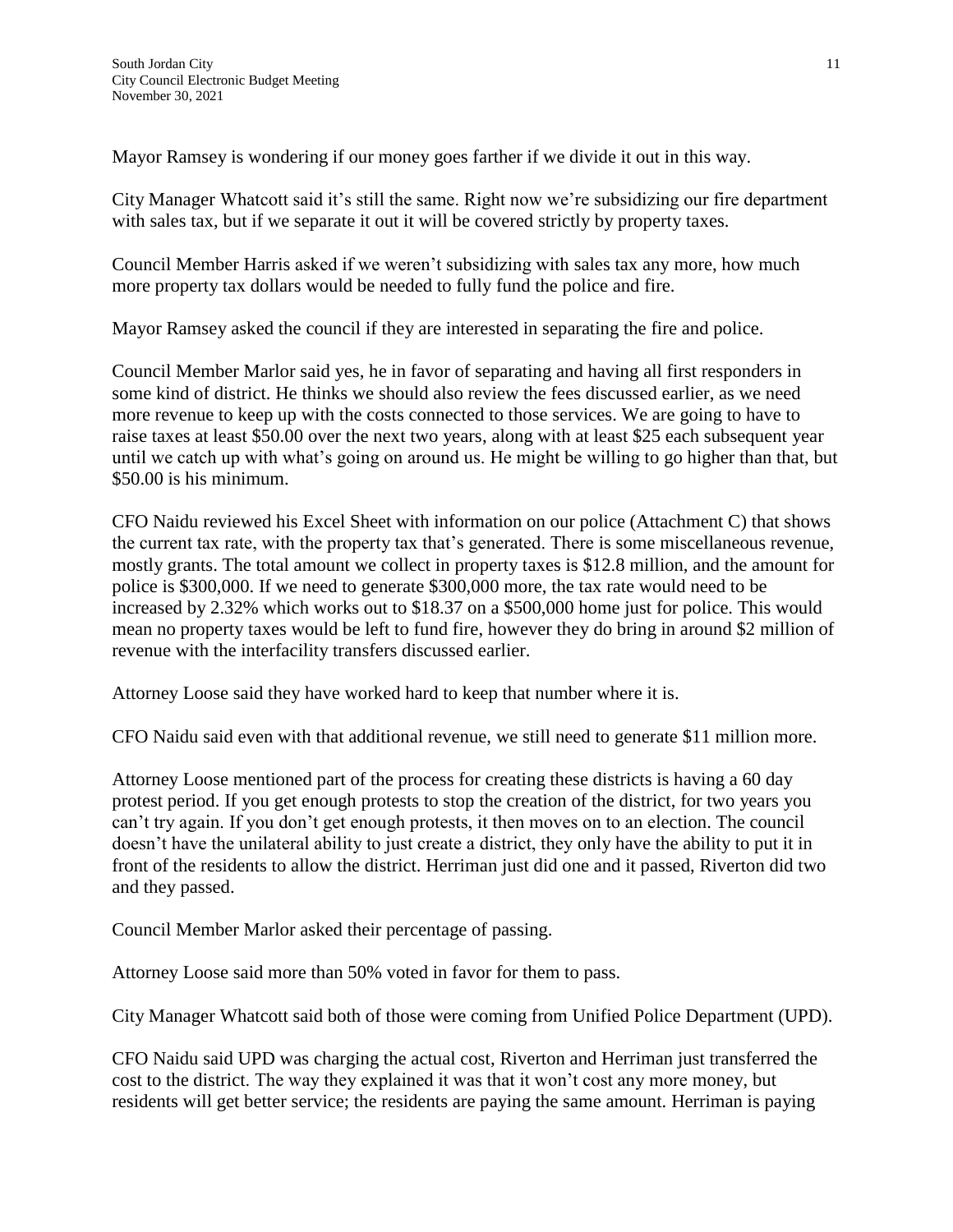around \$1,002 in property taxes every year for a \$500,000 home, Riverton is paying \$907 annually.

Assistant City Manager Lewis said South Jordan is only paying \$450 on a \$500,000 home.

Council Member Zander asked why those cities are always telling us our taxes are higher than theirs.

Attorney Loose said they are referring to the city funds.

Director Tingey said that Herriman also doesn't tell you they are charging residents a \$5 park fee on their utility bill every month, \$60 a year that isn't coming out of the annual property tax payment. Also, if they put it on the property tax bill the businesses would be paying it as well.

City Manager Whatcott said Herriman has the number two highest taxes, just behind Salt Lake City.

CFO Naidu presented a graph (Attachment D) showing neighboring city's comparative rates.

Mayor Ramsey said someone from Herriman got upset and posted it on social media, asking if anyone from South Jordan had seen it and why Herriman was paying so much more. Herriman City ended up having to respond on social media, saying that South Jordan is calculating it incorrectly.

Assistant City Manager Lewis discussed the details of Attachment D and what each line means.

City Manager Whatcott looked specifically at Riverton's numbers. They say they don't have a property tax, which they technically don't, but you can see how much they are paying; they are just capturing those amounts through districts, not the city.

Attorney Loose said in Riverton, the city runs off their sales tax dollars.

Director Tingey said they are now managing their own district, where before UPD was managing it. The confusion with Herriman was that they were moving from the district Unified Fire Authority (UFA) to having their own fire district. This year the tax merged together with their city tax, which was small.

CFO Naidu said not everyone has access to this tax commission data that we are looking at here (Attachment D). For Herriman to see South Jordan's data they would have to talk to us. He put together the chart because everyone was saying South Jordan was too high.

Attorney Loose said the impression is out there that we have the highest taxes, and people will argue it.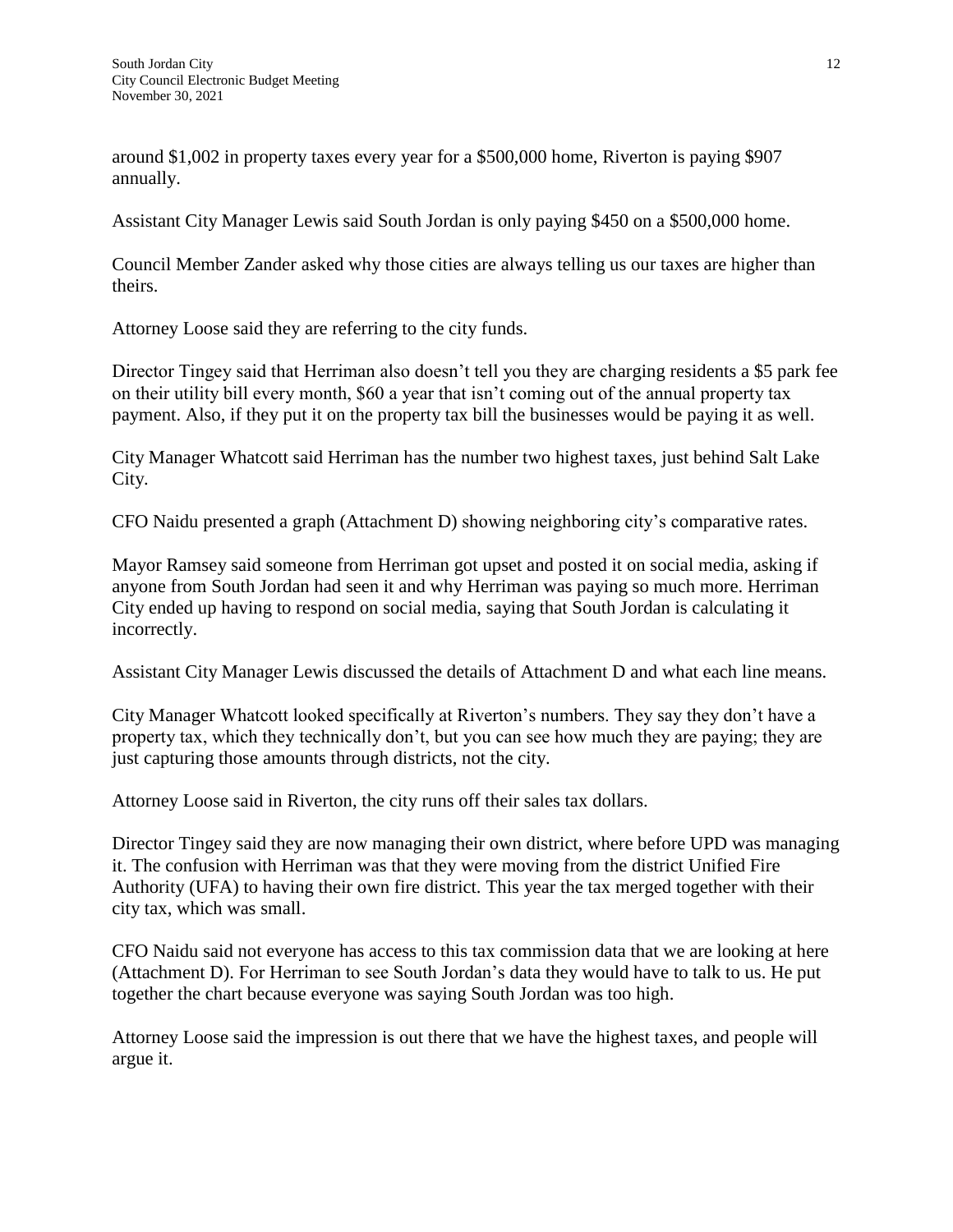City Manager Whatcott said this happens because people equate tax rates with home value, and that's not how it works here in Utah.

Attorney Loose said people also think we capture inflation every year.

CFO Naidu said we've had residents show up to council meetings quite a few times in the past, after calling him earlier in the day to warn him they were going to tell the council how high their taxes are. He would ask them to give him a few minutes to change their mind, and they might have still shown up but they didn't bring up the taxes.

Mayor Ramsey said that \$400 a year makes it prohibitive to make districts and separate them because we aren't transitioning from something like UPD to our own department.

City Manager Whatcott said there's no easy way to do it. Some cities have tried to be sneaky about raising their taxes by doing these districts, and that's terrible. There are some advantages to having it all together, we can move tax dollars from sales to fire, we can also move fees we collect in the General Fund to help support other departments.

CFO Naidu said in the past few years we've had \$2 million left over and transferred it to capital projects and worked through those; that excess money came from Public Safety jobs not being filled. If Public Safety were its own district, that money would stay with them.

Mayor Ramsey asked the council how high they are willing to go.

Council Member McGuire said he's willing to go as high as \$70. That barely gives us enough to cover just our police obligations at \$1.6 million; it doesn't give us a lot of extra money for other things.

Council Member Shelton agrees with the \$70. Regarding truth in taxation, he believes we should have that conversation every year. He doesn't want taxes automatically raised every year, but he is open to the conversation annually. There was a time when he had to tell other elected officials that he wasn't willing to lower taxes just for the sake of lowering taxes, but he's also not willing to raise taxes just for the sake of raising them. Even a \$70 average raise this year is a big raise.

Mayor Ramsey said percentage wise is it looks high, it is only a few cents per day but it still looks high when you're looking at it as a percentage.

City Manager Whatcott said the way you're going to have to advertise it is going to look humungous by the way they make you calculate the percentage rate, but it didn't stop us in 2007 when we had a truth in taxation. We posted our own analytics to explain it and we advertised the statutory language.

Council Member McGuire said that is nice but back in 2017 or 2018, when they were working on this building, people didn't pay attention to the advertising. We did a lot of education and they didn't notice it.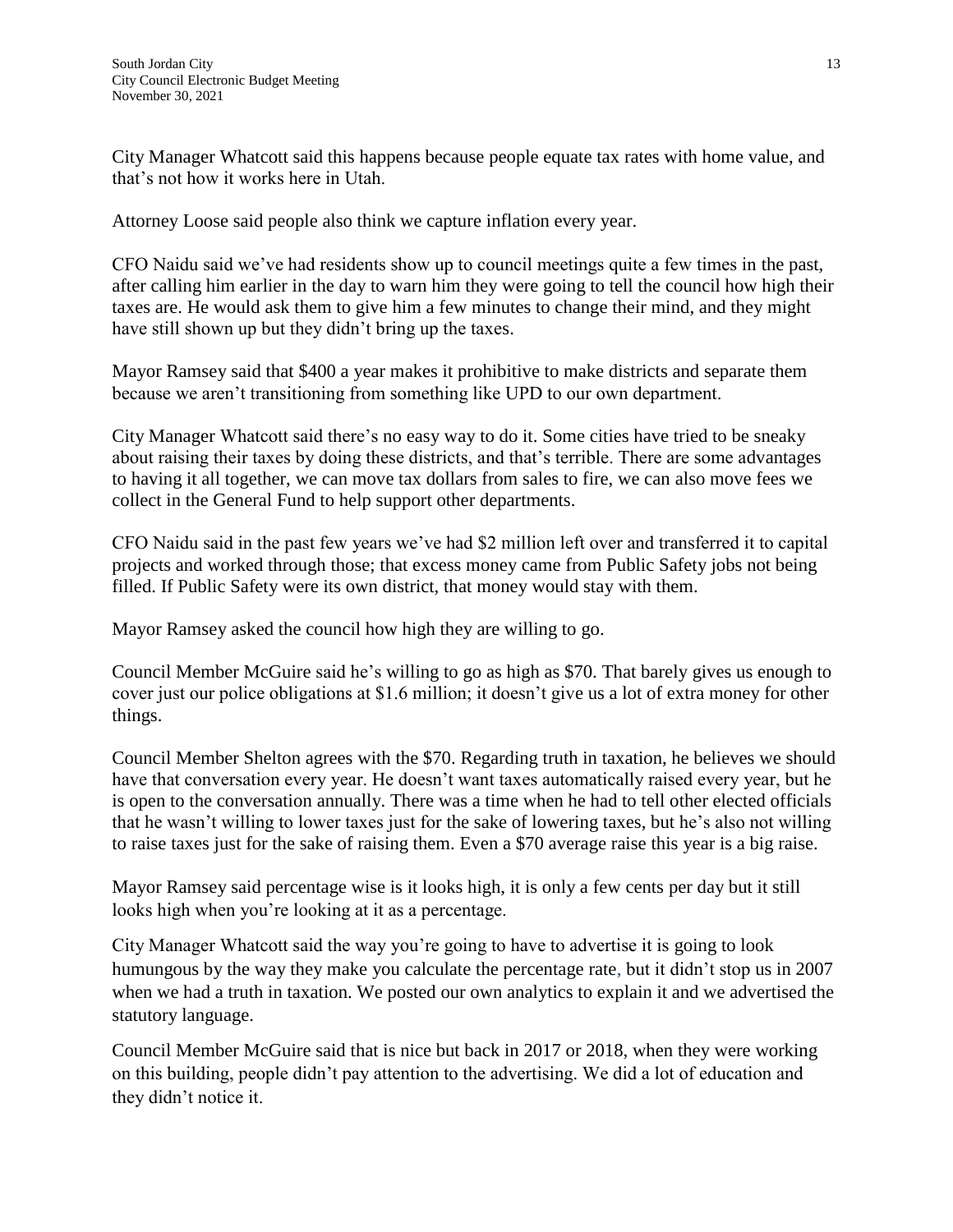Council Member Harris said he's willing to raise taxes to \$58.10 after a quick calculation. He is interested in seeing our future obligations, but with the limited information he has today that's what he's willing to do. That could change if we have other obligations we need to meet.

Council Member Zander would be happier with somewhere around \$50, rather than \$70. The bigger discussion is what we are going to do in the future. She would rather go with a smaller number and then look at doing truth in taxation again. What makes her nervous is she knows how she feels about raising taxes, but if we put something in place that consistently does that we could get a future group in that continually keeps doing it; she doesn't want to be the council responsible for that.

Council Member Marlor said it doesn't always have to be a conversation about raising taxes. You can also have the conversation about why we don't have to raise taxes, or even why they are being lowered when things are going well.

Council Member Zander asked if they could create a city ordinance that requires the council to hold that meeting annually, like they do in nearby cities like West Valley.

Attorney Loose said no, they would essentially direct staff to make that part of the budgeting practice every year.

Mayor Ramsey said Ogden does it every year as well. They went so long without doing it that it was so bad when they finally did, they were not going through it again. They ended up having to raise their taxes quite a bit.

City Manager Whatcott said one thing to consider, for example, is something like sidewalk repair. One trip and fall costs the city an average of \$10,000, Ogden was having those on a monthly basis because they weren't keeping up their infrastructure. That is the type of thing that starts to happen, there are always consequences to every decision we make and we need to be cognizant of the overall total. Some of the cuts the city chooses to make to save money could end up costing more in the long run. Related to the police wage war, the consequence of not putting more money into the police would have been six more guys walking out tomorrow.

Mayor Ramsey shared that right now \$1.23 per day makes the \$450 a year for city services per household. If we were to impose a \$70 increase annually it works out to \$0.19 cents per day, a \$50 increase would be an extra \$0.135 per day. Residents might find this breakdown easier to relate to, compared to their other daily costs.

Council Member Marlor suggested we publish those microeconomics. Eventually people will come out and complain about the rise in taxes and we will have to stand up for this.

Council Member Zander said we need to be unanimous in this; everyone needs to be on board because this is a big move.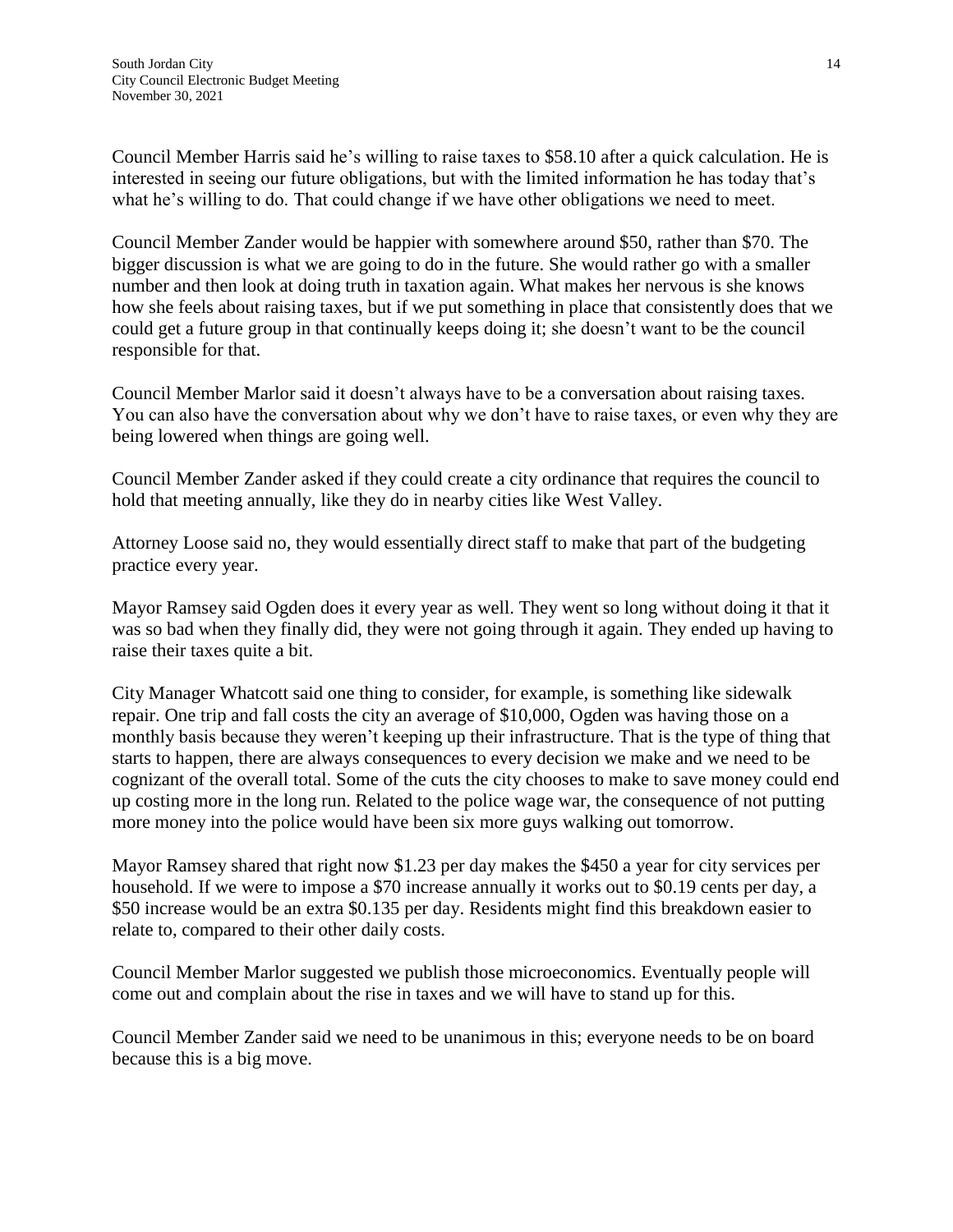Mayor Ramsey said she thinks this is a much bigger conversation, she agrees that we need to make a decision now with vision for the next few years. Not necessarily decisions on how much we will increase over the next few years, but we need to agree to revisit this and see incrementally where we need to be. If nothing is done, we are moving backwards and our service levels will continue to move backwards. She hates raising taxes, she is envious of the state that is putting together a budget right now to release to the media that proposes a potential cut in taxes. They are fortunate, we are not in a place where that is a reality. None of us wants to have to raise taxes, and that's why we don't do it. Land use also plays into this, and it's something we need to be mindful of in the future. She has learned that between Winco and the liquor store, Herriman is generating over half a million dollars a year in revenues. That's great for them, but we need to be careful. The legislature is currently trying to stop cities from banking land for commercial use. When we get proposals to switch from areas that we have labeled for commercial, or are working with the Miller Group to put together a great downtown area together, we need to be mindful of how we bring in taxable value as we finish building out the city. Homes and people are wonderful, but they cost the city money. The more taxable value we can bring in, the less property taxes we have to levy. This needs to be at the front of our minds every time we are looking at a proposal, and what it will do to our property taxes. We are here to do the hard things, and it's clear we are going to have to increase taxes. If we levied taxes to bring in \$2 million, at \$70 per year, with any luck the state's choices will help balance it and residents' taxes won't go too high. People don't realize that of the total taxes they pay, the city gets such a small slice of that. The question is whether \$2 million is enough to make a difference; she doesn't think we can do much more than that.

City Manager Whatcott said he just needs to know what number they will have to work with. Whatever amount they decide will make a difference in how he looks through all the proposals, and how they will narrow it down.

Mayor Ramsey worries about all the years she has been here and they have told Mr. Rasmussen and his department "no." They can't keep saying no, and that's why they need to look at this in a much bigger picture.

City Manager Whatcott said our enterprise funds are doing well, Mulligans had a great year last year and they've been busy. He even thinks we can restructure Mulligans in a way that helps them continue to grow. The General Fund is the one in trouble with Parks, Streets and Police. He spoke with Police Chief Jeff Carr about his budget. He saw what was proposed by the Chief and actually thinks it should be more. Chief Carr is being ultra conservative, but Mr. Whatcott has concerns about mental health. They have a victim advocate they want to move from part-time to full-time, and with the number of domestic violence incidents we are having in our city right now we have to have another full-time victim advocate. He's not saying we have to hire another employee, but we need a contract this year with a mental health provider that's set up for law enforcement. He doesn't know the cost, but we need to have long-term mental health care for our law enforcement and other first responders. He believes it's better to have a contract than to hire one person.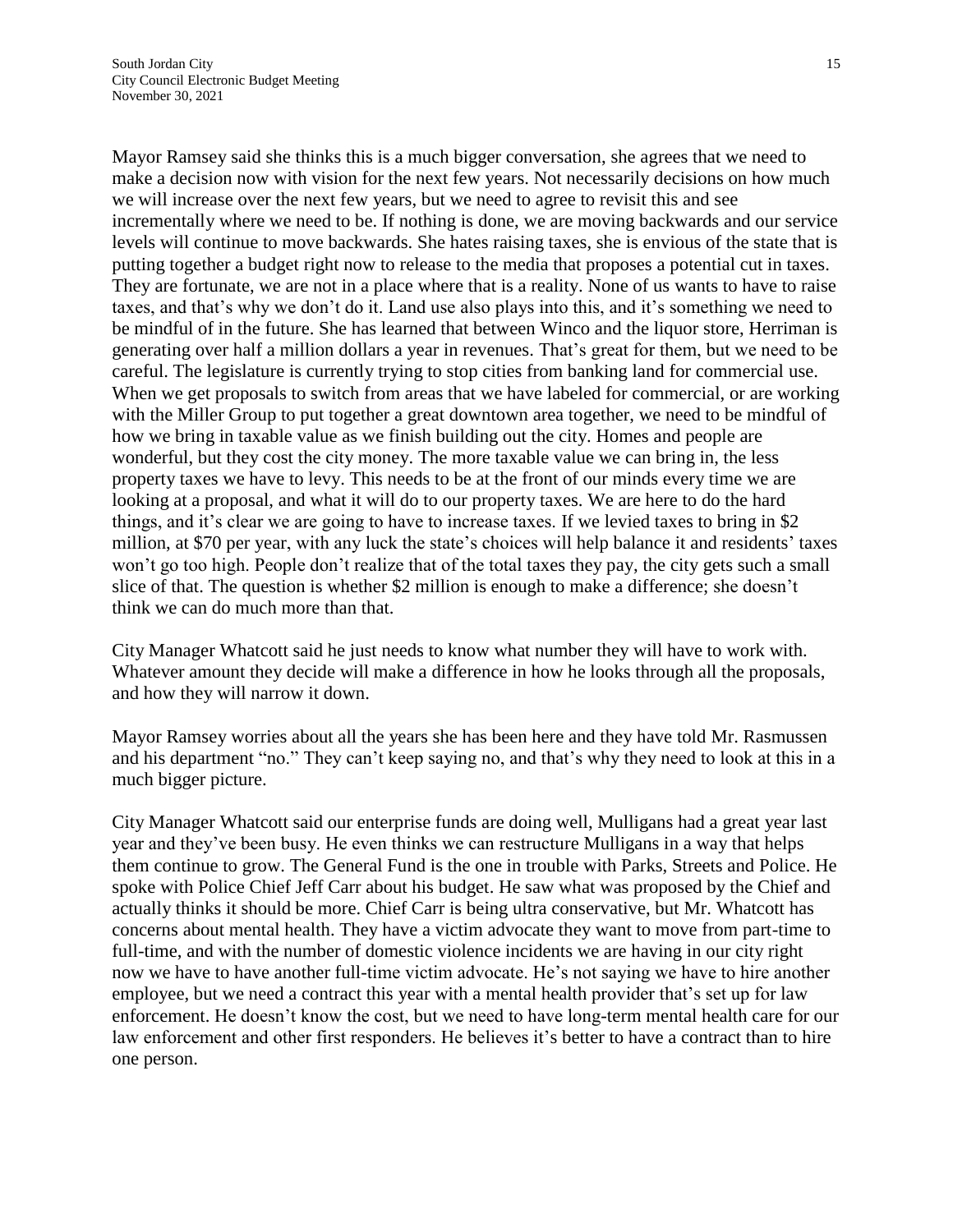Mayor Ramsey said Fire Chief Chris Dawson told her they are doing everything they can to try and generate tax revenue with the transports.

City Manager Whatcott said Chief Dawson went to a new program for the ambulance boxes, when the chassis wear out they don't throw the whole thing away; they take the box off and it can be put back on another chassis with a small upgrade. Chief Dawson spoke with Mr. Naidu about going to different transport units for the facility transports as well, more of a Sprinter van type of vehicle. With the CARES Act money, we were able to get some ventilators to help with critical care. Raising some of our user fees to pay for more, with less subsidies from the General Fund for programs, is a good thing to do as well. To him, even \$70 is the top of his range.

Mayor Ramsey said when she looks at the difference between \$50, which is more palatable, and \$70, it's only \$0.055 a day difference. We live in a community where many families will pay that much for a fast food dinner, but it doesn't change the fact that it's \$70 real dollars.

Council Member Harris said it's the fixed income retired residents that it's going to be hard on.

Mayor Ramsey said this is the hardest part of being an elected official.

City Manager Whatcott said he believes we provide a good service, some of the best. There are other nearby cities that don't provide near as good of service.

Council Member Zander asked the rest of the council who hadn't responded yet about their thoughts on \$70 or \$50.

Council Member Harris said he thinks we need \$5 million, and he wants to break that up over a three year period. He's willing to change his suggestion of \$58.10, but he needs to know our obligations. He doesn't want to have the issue of higher costs down the road because we didn't take care of something now like the roads, but he wants to see all our obligations so he can justify his decision to his constituents.

Mayor Ramsey likes the idea of keeping it under 15%, and \$70 is 16%.

Council Member Marlor is comfortable with a minimum of \$50, he is more than willing to go to \$60 if all five of them can come to a unanimous decision.

Council Member Shelton agrees with Council Member Harris, we need to know what the obligations are.

Council Member McGuire said it needs fine tuning, he is fine with \$68 but needs to see the numbers.

CFO Naidu said there are multiple parts to this. We can use \$1.8 to \$2 million dollars today to fund ongoing operational needs, but we also have the capital side of things. Are we talking about raising taxes to complete capital projects, to just cover what we need for operations, or are we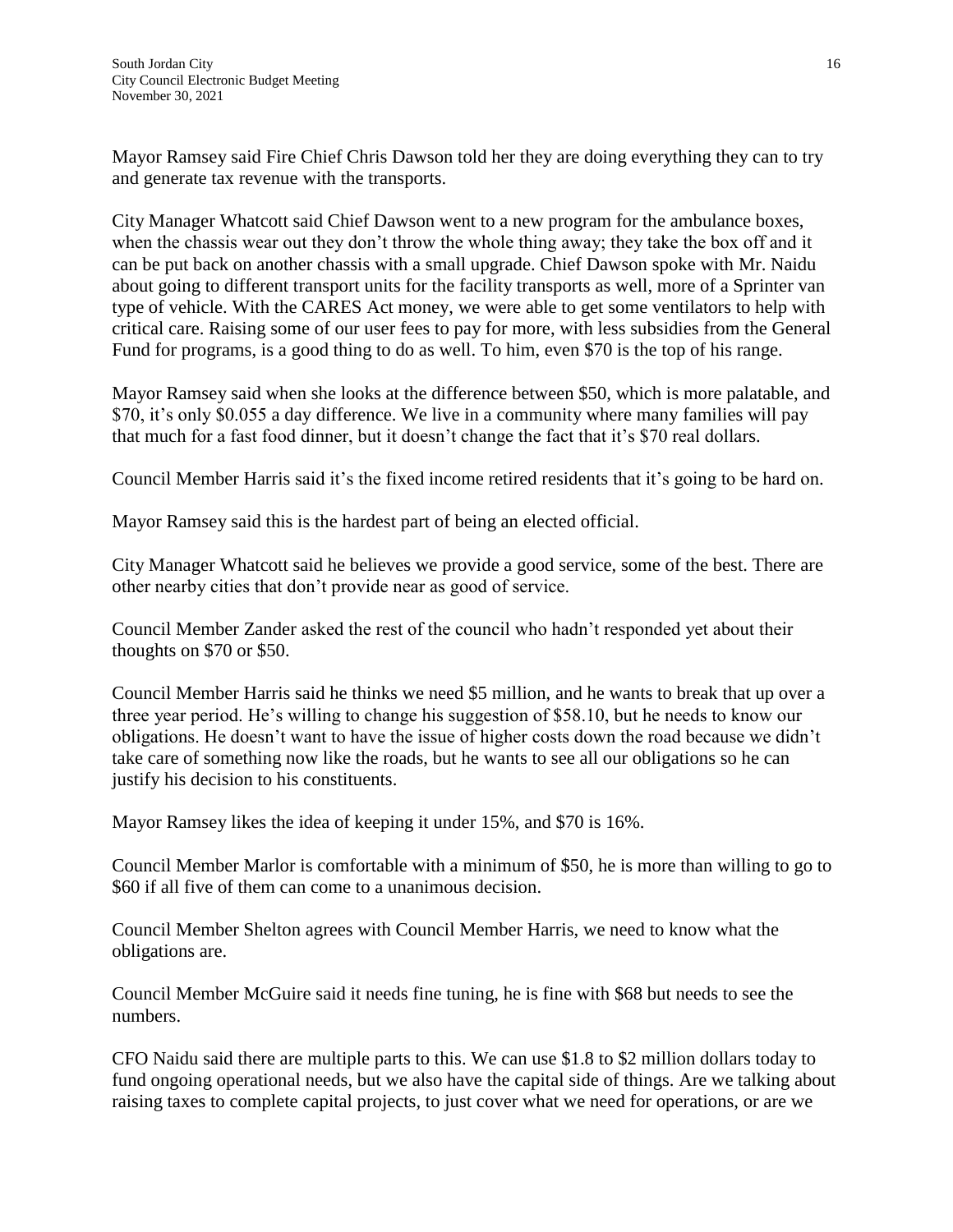combining them all together. In his time here, we have always funded ongoing capital projects with left over money, other than a very specific bond for a specific project like a new road.

Council Member Harris said he wants to make sure we take care of needs that would end up costing more down the road, as well as contractual obligations, and then look at the new employee counts. After all of the necessary projects and contractual obligations have been met, how much do we have left for employee requests.

Mayor Ramsey said the number currently is arbitrary.

Council Member Shelton thinks the group is saying that they support a tax increase, but they need to understand what is behind the increase to be able to explain it to the constituents. They want to ensure a level of service that we're all comfortable with, and they are willing to support it if they can understand it.

City Manager Whatcott asked if they'd like him to go into the budget process like usual, preparing a balanced budget based on his recommendations. This means going through all the jobs, eliminating the ones that he believes aren't necessary, and taking the priority positions. He thinks the CARES Act money should be used to fund one-time projects over the coming years.

Council Member Shelton thinks Mr. Whatcott's explanation makes sense. He is hearing the maximum tax increase everyone is comfortable with is 15%, and something south of that would be more comfortable if possible.

Council Member Zander has great respect for the process Mr. Whatcott goes through for this. She's been doing this for six years, and after seeing the great job everyone does each year she respects their process with a well thought out and well managed list. She's glad to hear that all six of them can support an increase.

City Manager Whatcott said he now has some direction. He has been very conservative with budgets because we've been in a tight spot the last few years.

Council Member Shelton said we don't want to go backwards and decrease services; we don't want police vehicles breaking down in the middle of a call.

City Manager Whatcott said we don't want plow trucks breaking down in the middle of a snow storm either. Our guys do a great job prioritizing the vehicles. They have a program that uses analytics to suggest what the true cost is going to be.

Council Member McGuire asked if there is a ratio of police to residents that we try to maintain. He is very concerned about our police and having enough officers.

City Manager Whatcott said there has always been a standard, he doesn't think anyone uses it anymore though; it used to be one officer for every 1,000 residents. We aren't anywhere close to that, but we look at our crime statistics, calls, and that's what drives our decision-making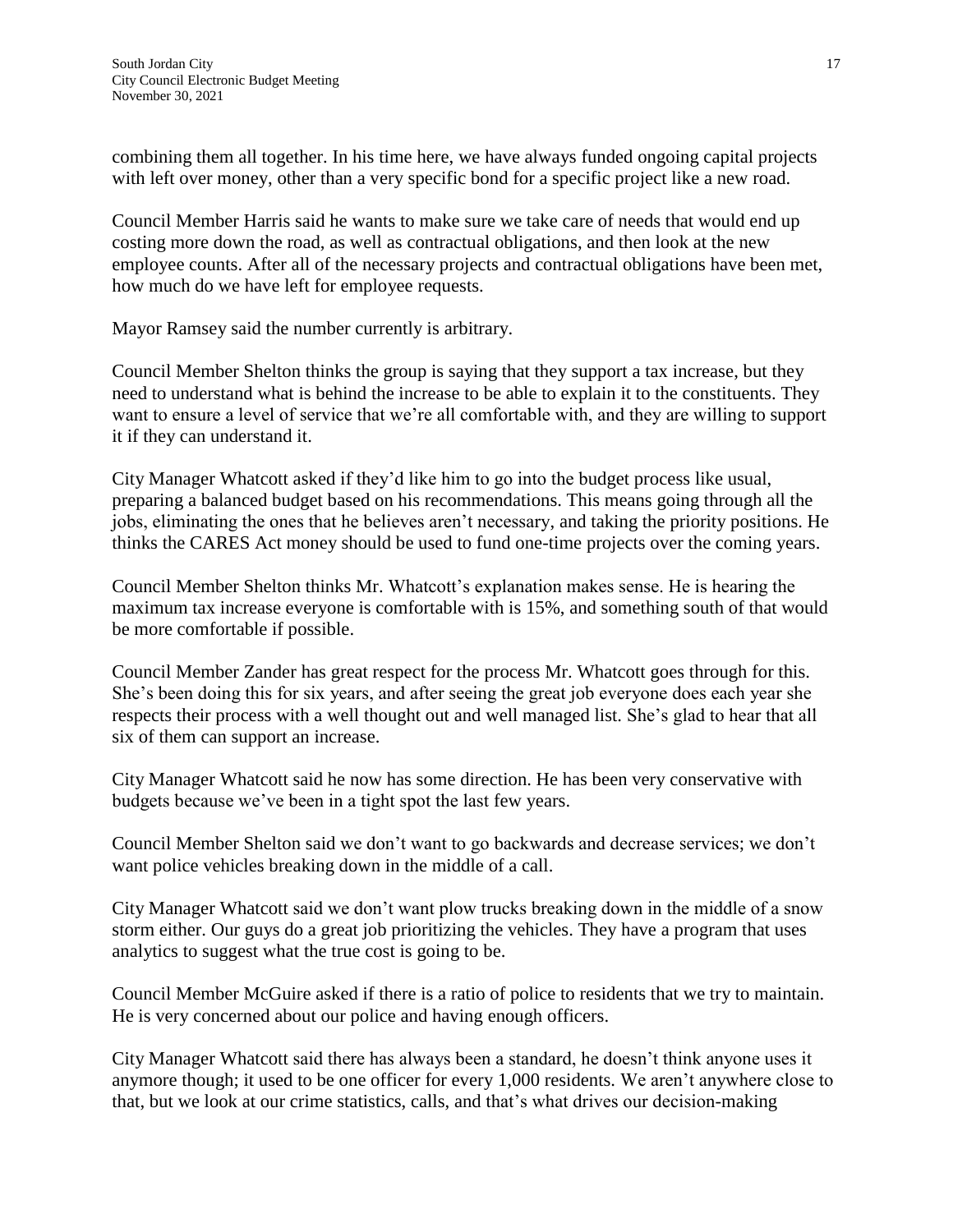regarding police. He will bring his list back, if they need to make adjustments they can do that, but he knows the limit now.

Mayor Ramsey said we will need to continue having this conversation annually for the next few years.

Council Member Marlor said if we raise taxes this year, and then hold a truth in taxation the next year without raising them again, that would give us a lot of credibility.

Council Member Zander agrees, it would show the residents we are demonstrating restraint.

City Manager Whatcott said to have a truth in taxation they notify the Tax Commission, they then send us a date.

CFO Naidu said he needs to know if they are raising taxes, and how much, so he can create the budget and send out information.

City Manager Whatcott said that somewhere in the budget process they are going to get to that final number. Mr. Naidu will give that number to the State Tax Commission with the chosen percent increase, and they will set the date for us.

Attorney Loose said Mr. Naidu figured out that on a \$500,000 house in Magna, you pay \$1,131.63 annually; right now in South Jordan residents pay \$450. In Riverton they are paying about \$900, Herriman is \$1,100, West Jordan is \$492 and Sandy is \$323. Sandy already did a big raise a few years ago because they hadn't moved for 20 years. They worked hard to get federal and state money, but eventually theirs will have to go up again.

Mayor Ramsey asked if they are all on the same page, they will ask for the budget to be put together like normal with the preference of staying under 15% if possible.

CFO Naidu said the county will not finalize tax rates until June, which is when the budget is due. The percentage we end up with will be based on the final tax rate they publish. Previously the budget was due on June 22, but the legislature changed that date recently to June 30 to give a few more days.

City Manager Whatcott said they'll put a schedule together, they can talk about it in the next meeting briefly; there are usually two or three budget meetings.

Director Tingey said the meetings are usually on Wednesdays of off weeks.

City Manager Whatcott expressed his gratitude for the council in place, they are willing to make the hard decisions.

Council Member Marlor said he would prefer not to leave the next council with the types of issues he inherited back in 2000, it was a disaster and it's not fair.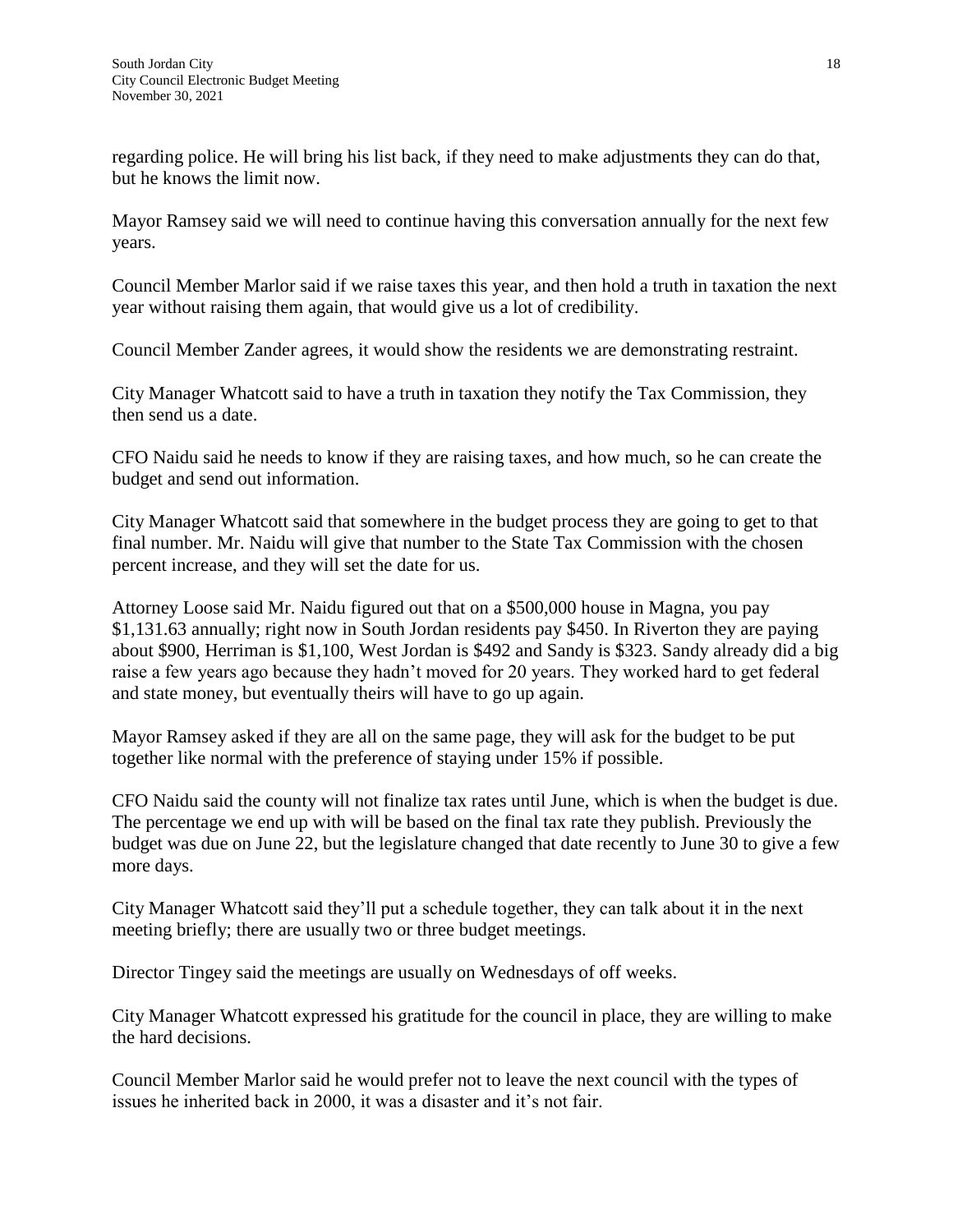City Manager Whatcott said our city's credibility and reputation has only continued to rise. We are not a big city, but we are very strong at the legislature. People call our leaders on the phone and try to recruit our employees. Due to all of that hard work, we've received millions and millions of dollars from the legislature.

Mayor Ramsey said everyone working together so well allows us to do a lot more. It's a combination of having both a great council and a great staff.

City Manager Whatcott said we need to create taxable value. It's all about trying to find collaborative ways to think differently, figuring out ways to collaborate together and save our constituents money.

## **ADJOURNMENT**

## **Council Member McGuire motioned to adjourn. Council Member Marlor seconded the motion; the vote was unanimous in favor.**

The November 30, 2021 City Council budget meeting adjourned at 7:49 p.m.

**This is a true and correct copy of the November 30, 2021 City Council Budget Meeting Minutes, which were approved on January 4, 2022.**

Anna Crookston

**South Jordan City Recorder**